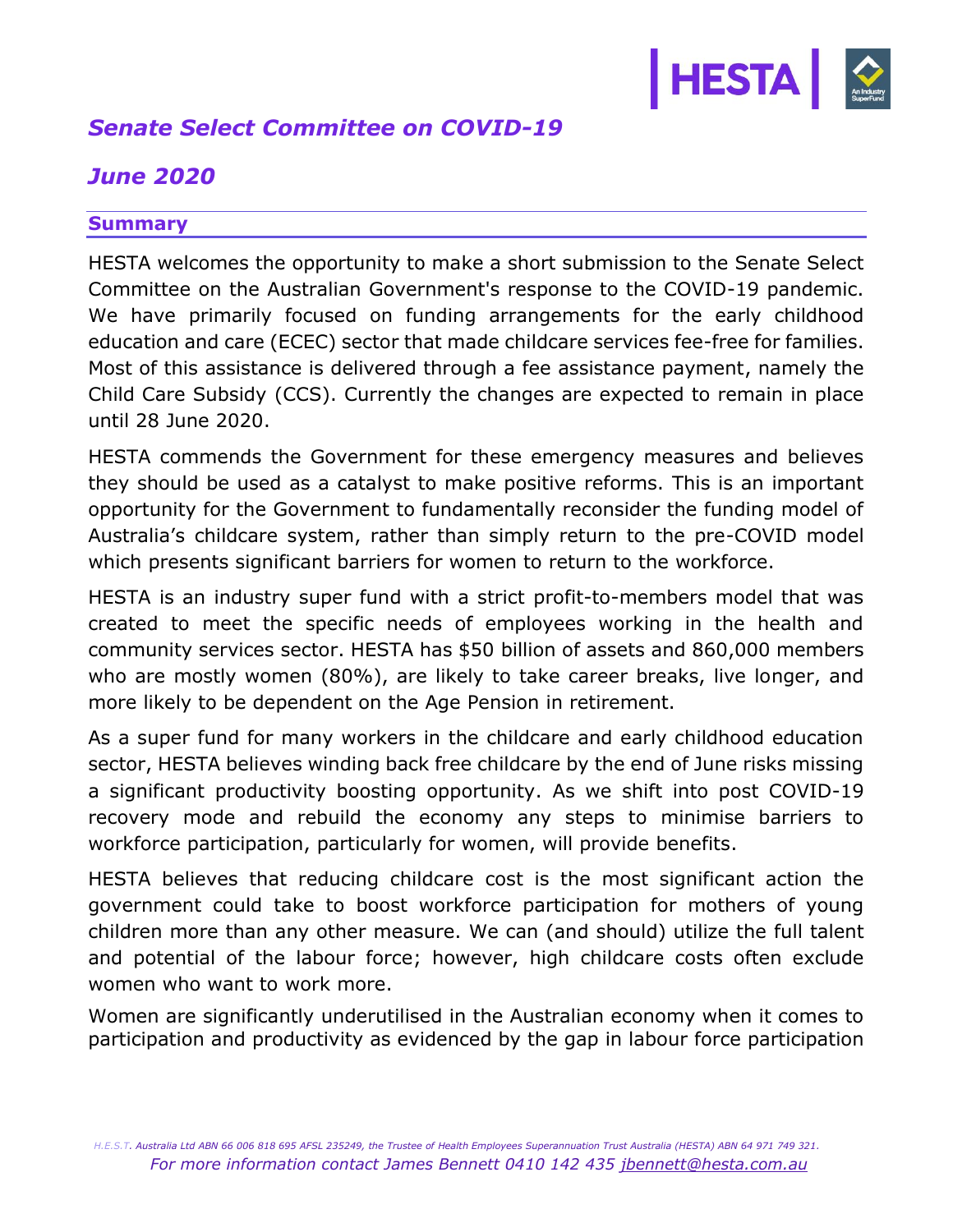rates between women (67.4%) and men (78.5%).<sup>1</sup> Unfortunately, there has been only slight progress for women's full-time participation over recent decades, with Australia 10% behind the OECD average.<sup>2</sup>

The lack of women in full-time work often limits their opportunities to progress in the workplace. There are many factors that affect women's interaction with the labour market; however, a significant obstacle is their overrepresentation in undertaking caring responsibilities and the associated 'cost' that goes with it.

The following graph from the Grattan Institute shows the cost of childcare as one of the biggest contributors to these high workforce disincentive rates.



*(Source – Grattan Institute<sup>3</sup> )*

There is no shortage of evidence that boosting women's participation in the workforce would provide significant benefits. Economic modelling by KPMG in 2018 showed that halving the workforce participation gap between men and women would increase Australia's annual GDP by \$60 billion by 2038.<sup>4</sup> In 2017 PwC

<sup>1</sup> ABS (2019), *Gender Indicators Australia: Economic Security*,

<sup>4</sup> KPMG (2018), *Ending Workforce Discrimination Against Women,*

[https://assets.kpmg/content/dam/kpmg/au/pdf/2018/ending-workforce-discrimination-against](https://assets.kpmg/content/dam/kpmg/au/pdf/2018/ending-workforce-discrimination-against-women-april-2018.pdf)[women-april-2018.pdf](https://assets.kpmg/content/dam/kpmg/au/pdf/2018/ending-workforce-discrimination-against-women-april-2018.pdf)

[https://www.abs.gov.au/ausstats/abs@.nsf/Lookup/by%20Subject/4125.0~Nov%202019~Main](https://www.abs.gov.au/ausstats/abs@.nsf/Lookup/by%20Subject/4125.0~Nov%202019~Main%20Features~Economic%20Security~4) [%20Features~Economic%20Security~4](https://www.abs.gov.au/ausstats/abs@.nsf/Lookup/by%20Subject/4125.0~Nov%202019~Main%20Features~Economic%20Security~4)

<sup>&</sup>lt;sup>2</sup> OECD, Labour Force Statistics 2018, [https://stats.oecd.org/Index.aspx?DataSetCode=FTPTC\\_I](https://stats.oecd.org/Index.aspx?DataSetCode=FTPTC_I) <sup>3</sup> [https://grattan.edu.au/news/childcare-wont-remain-free-after-the-pandemic-but-it-should-be](https://grattan.edu.au/news/childcare-wont-remain-free-after-the-pandemic-but-it-should-be-reformed/)[reformed/](https://grattan.edu.au/news/childcare-wont-remain-free-after-the-pandemic-but-it-should-be-reformed/)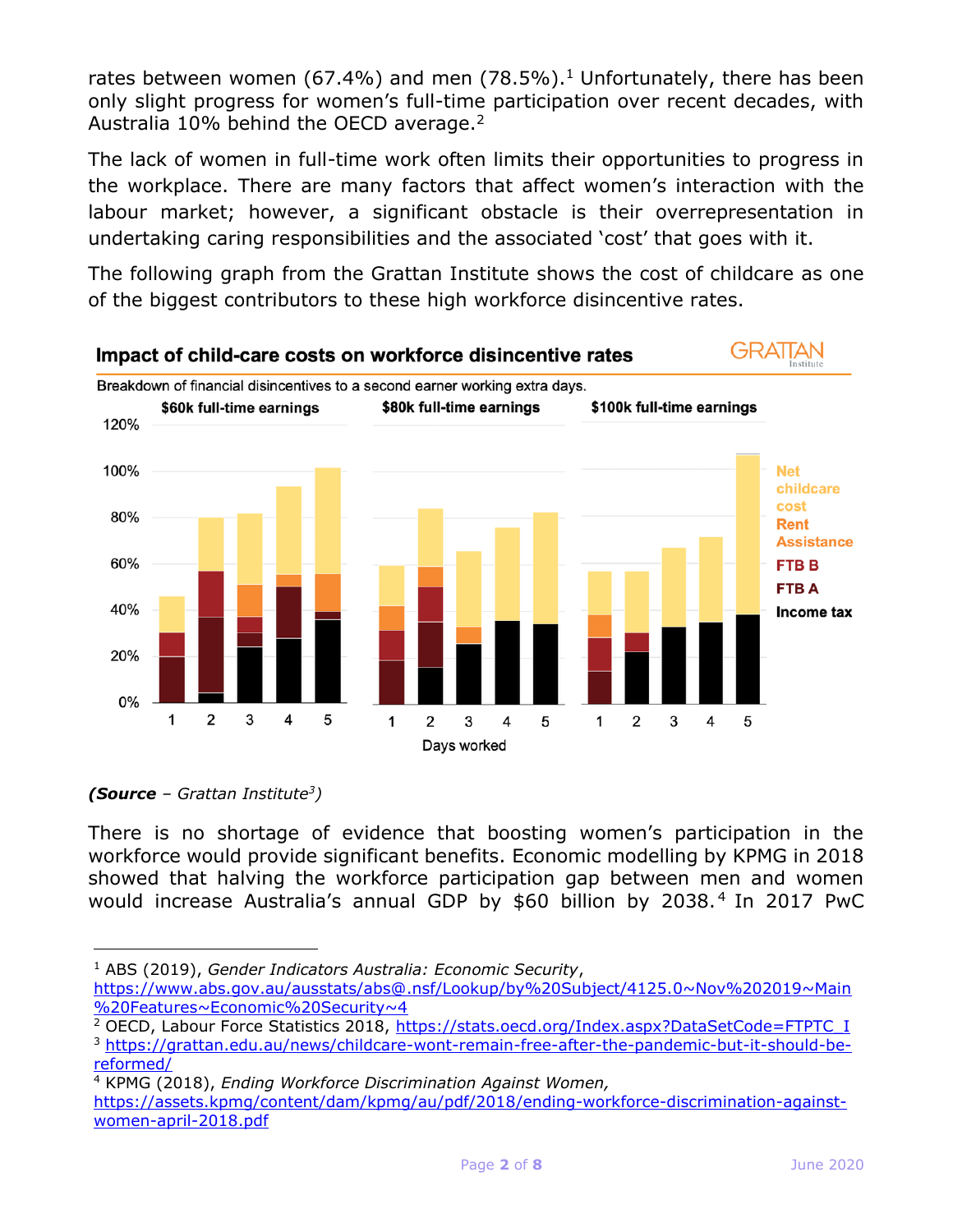estimated the total value of volunteering, domestic work, care of adults and children to be worth over \$565 billion (in 2016 terms).<sup>5</sup> The 2019 report by KPMG, *Unleashing our potential*, <sup>6</sup> makes a strong case for investing in childcare and the benefits that this could bring.

Government investment in childcare would be an investment not only in Australia's economic recovery, but also an investment in the retirement outcomes of Australian women. The second part of our submission sets out some of the factors why Australian women retire with significantly less superannuation than men and the effect that can be characterized as the '*motherhood penalty'*. We have also included quotes from HESTA members who were recently surveyed about childcare.

We note and support the advocacy by Early Childhood Australia and Chief Executive Women regarding this issue.<sup>7</sup>

## **HESTA recommends that:**

- *The current ECEC relief package be extended to September 2020 to ensure proper consideration and consultation can occur regarding different CCS structures. This could produce lower workforce disincentive rates and improve workforce participation into the future.*
- *The Child Care Subsidy be reviewed in the context of the wide-ranging economic impacts of COVID-19. This would include whether current subsidy settings are sufficient and what further mechanisms are necessary to support financially vulnerable families.*
- *Consideration be given for the CCS to provide 20 hours of early childhood education and care to all children with no out of pocket cost.*
- *Service providers be given discretion to waive the parent component of the fee when children are absent.*

COVID-19 has had a profound impact on our society and our economy; however, it also provides an opportunity to build a more equitable and productive Australia. We urge government and all stakeholders to embrace this historic opportunity.

<sup>5</sup> PwC (2017), *Understanding the Unpaid Economy*, [https://www.pwc.com.au/australia-in](https://www.pwc.com.au/australia-in-transition/publications/understanding-the-unpaid-economy-mar17.pdf)[transition/publications/understanding-the-unpaid-economy-mar17.pdf](https://www.pwc.com.au/australia-in-transition/publications/understanding-the-unpaid-economy-mar17.pdf)

<sup>6</sup> KPMG (2019), *Unleashing our Potential*: The case for further investment in the child care subsidy, [https://assets.kpmg/content/dam/kpmg/au/pdf/2019/case-for-further-investment-in](https://assets.kpmg/content/dam/kpmg/au/pdf/2019/case-for-further-investment-in-child-care-subsidy-october-2019.pdf)[child-care-subsidy-october-2019.pdf](https://assets.kpmg/content/dam/kpmg/au/pdf/2019/case-for-further-investment-in-child-care-subsidy-october-2019.pdf)

<sup>7</sup> [https://www.aph.gov.au/Parliamentary\\_Business/Committees/Senate/COVID-](https://www.aph.gov.au/Parliamentary_Business/Committees/Senate/COVID-19/COVID19/Submissions)

[<sup>19/</sup>COVID19/Submissions](https://www.aph.gov.au/Parliamentary_Business/Committees/Senate/COVID-19/COVID19/Submissions) (Sub48) & [https://www.abc.net.au/radio/programs/am/sue-morphet](https://www.abc.net.au/radio/programs/am/sue-morphet-interview/12299174)[interview/12299174](https://www.abc.net.au/radio/programs/am/sue-morphet-interview/12299174)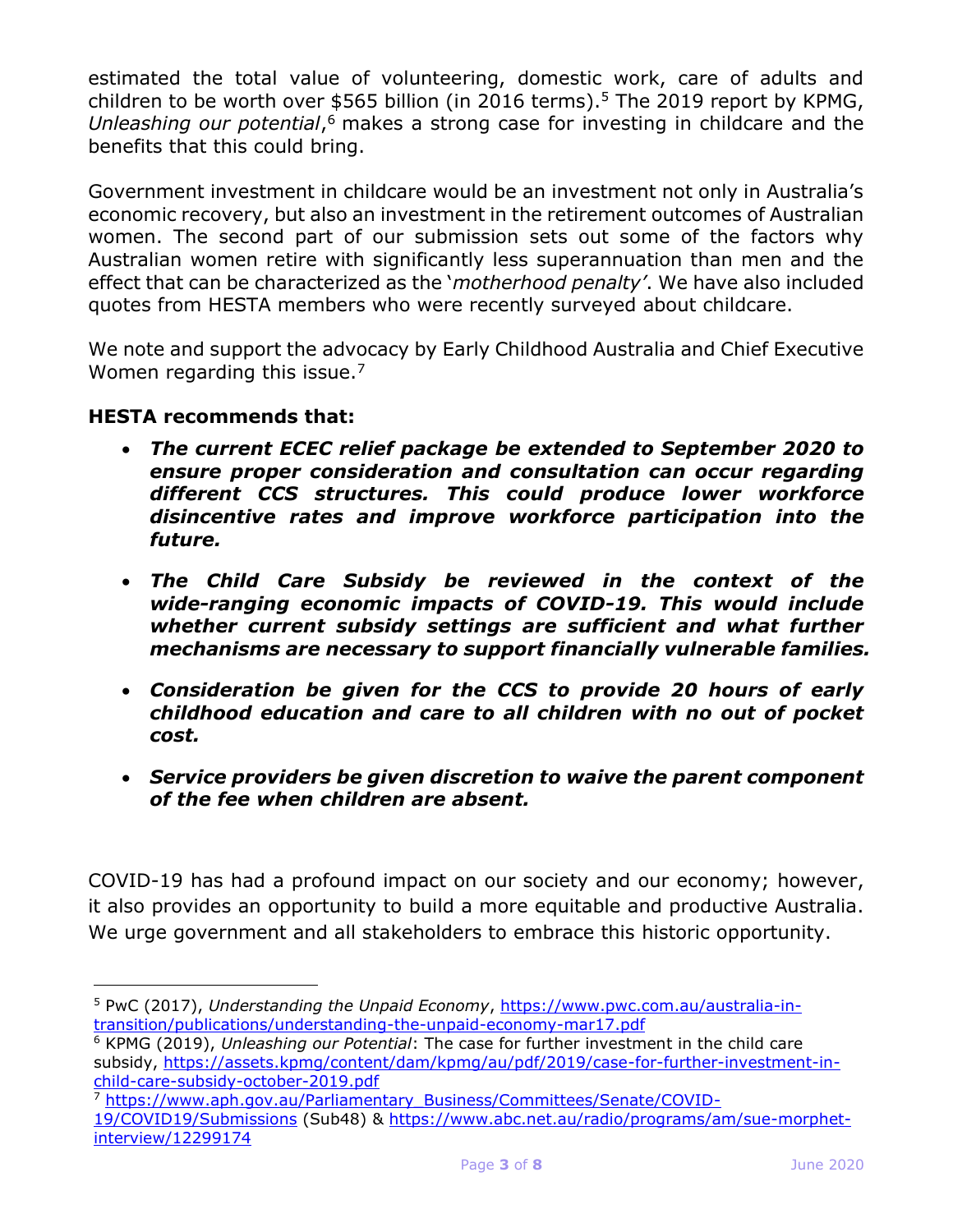## **An inequitable system**

Australian women overwhelmingly experience an intolerable level of economic insecurity in retirement. For most women and most HESTA members the Age Pension is the main pillar for retirement income. Our analysis shows that approximately 6% of HESTA members will never even reach a balance of \$6,000 despite being in the workforce for decades.

There are several well-known factors that combine to cause the gender savings gap in retirement and impact the poverty outcomes for women.



The biggest factor suppressing women's wages is their concentration in part time work and other irregular or precarious jobs. Those jobs not only pay lower hourly wages than full time jobs, but they also offer fewer hours. That widens the gender pay gap even more. In 2018, average weekly wages for women were 32% lower than for men  $8$ 

Closing the gender pay gap is important to our members and will help close the gender retirement savings gap; however, unpaid time out of the workforce to bear children and care for others is the driver that poses the greatest threat to a woman's prosperity in retirement.

<sup>8</sup> ABS Catalogue 6302.0, Table 2.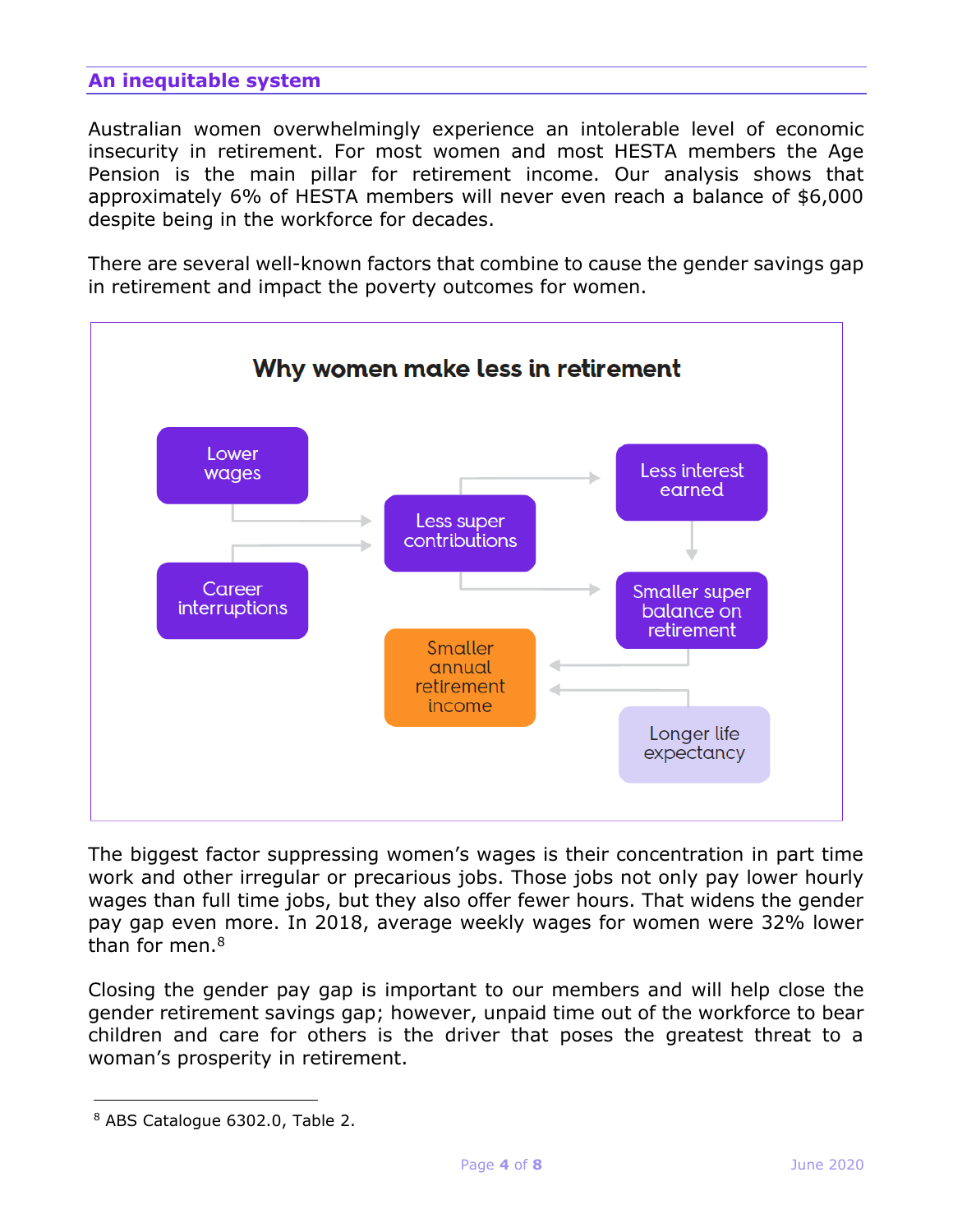Unfortunately, there is effectively a '*motherhood penalty'* as a result of having children: equal to at least  $5-10\%$  of wages.<sup>9</sup> This is amplified because women typically receive smaller wage increases and fewer promotions after returning to work, and lower superannuation contributions.

This effect is most pronounced when children are very young, when a mother may stop work for a period of time. This is also the time when contributions to their super account would have the greatest chance to take advantage of exponential growth through compounding interest.





*Source*: ABS Catalogue 6291.0.55.001, Table 1.

When they reach age 65, most women can anticipate living longer than men: by close to three more years, on average. But women's super balances on retirement are more than a third smaller, on average, than men.<sup>10</sup> Elderly women are thus left more dependent on the Age Pension, support from families, and other sources of income – and too many, unfortunately, experience poverty.

<sup>9</sup> *Vital Signs*, HESTA (2019) - [https://www.hesta.com.au/content/dam/hesta/Documents/HESTA-](https://www.hesta.com.au/content/dam/hesta/Documents/HESTA-Vital-Signs-Report.pdf)[Vital-Signs-Report.pdf](https://www.hesta.com.au/content/dam/hesta/Documents/HESTA-Vital-Signs-Report.pdf)

 $10$  ibid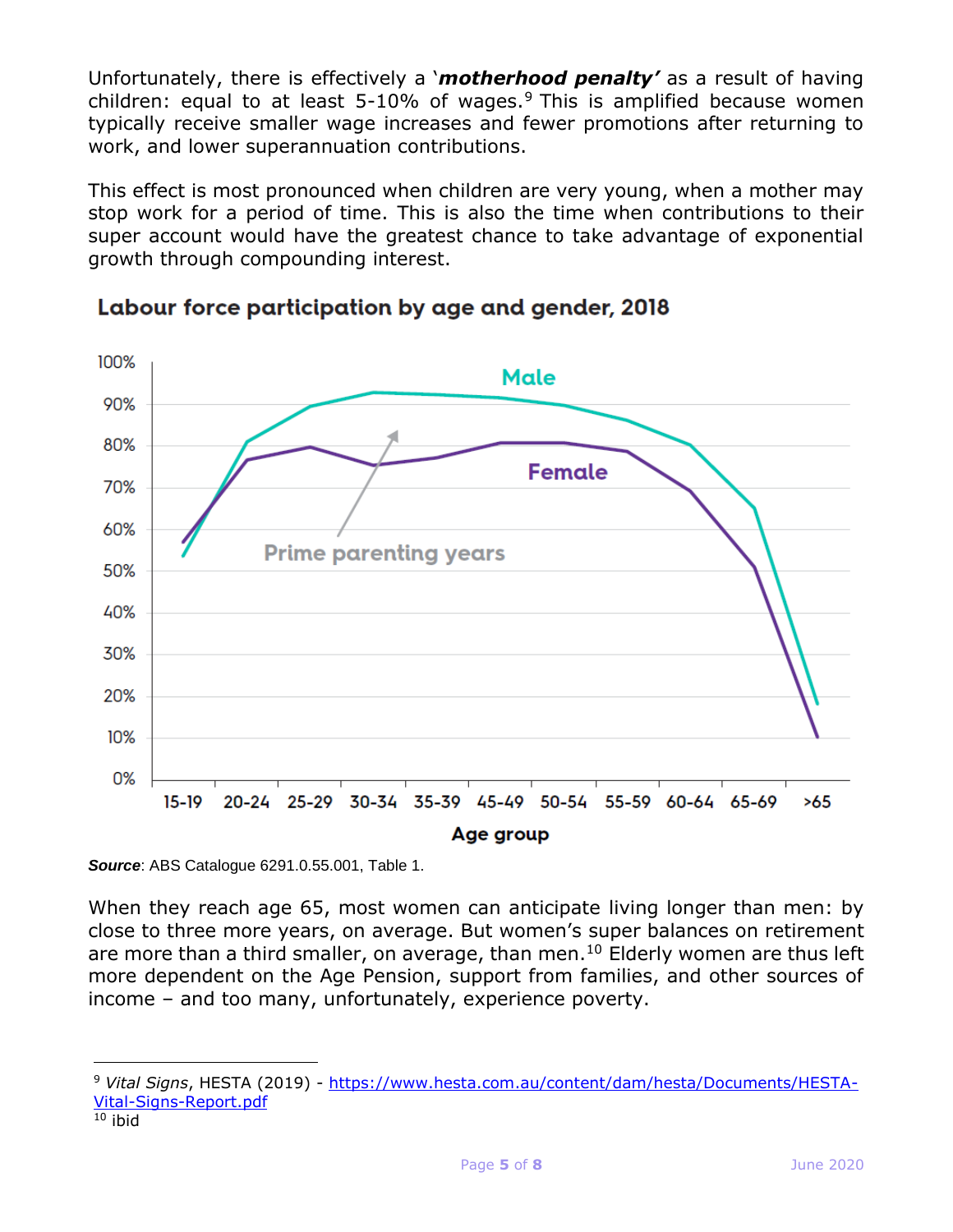For women who are currently working there is no change to the superannuation system that will be enough to arrest these figures completely. A well-funded social security system is crucial for the financial wellbeing of Australian women. The median superannuation balance held by women is only \$39,000. 11

## *What HESTA members said about childcare . . .*

#### **The cost impacts women's ability to work**

*…when my children were younger it definitely affected my ability to work and impacted to the point that I resigned from my position as it was not financially viable to continue working once I had my second child.*

*I needed to reduce my work hours as fulltime care was too expensive.*

*Cost of childcare makes working pointless as the income from working goes to childcare instead of to bills and mortgage etc.*

*It cost almost as much to send my children to daycare as my pay check so I reduced my work hours so didn't have to send children as often.*

#### **Childcare costs are a burden for families**

*Some people I know of have to have a second job, just to pay childcare fees. That sounds silly - work so that your child can go to childcare while you work.*

*Childcare has continued to increasingly hinder the health and wellbeing of the family unit. Higher costs in living has meant that both parents must work, however childcare costs can be a large chunk of the weekly wage.*

#### **Comments from grandparents**

*…as a grandmother I see my children now paying very high childcare costs. Child care needs to be made reasonable especially for low income workers…*

*I just worry about the cost for my grandchildren and the pressure that it will place on my children.*

*I do enjoy looking after grandchildren but I have given up a lot to help with the costs for my (adult) kids.*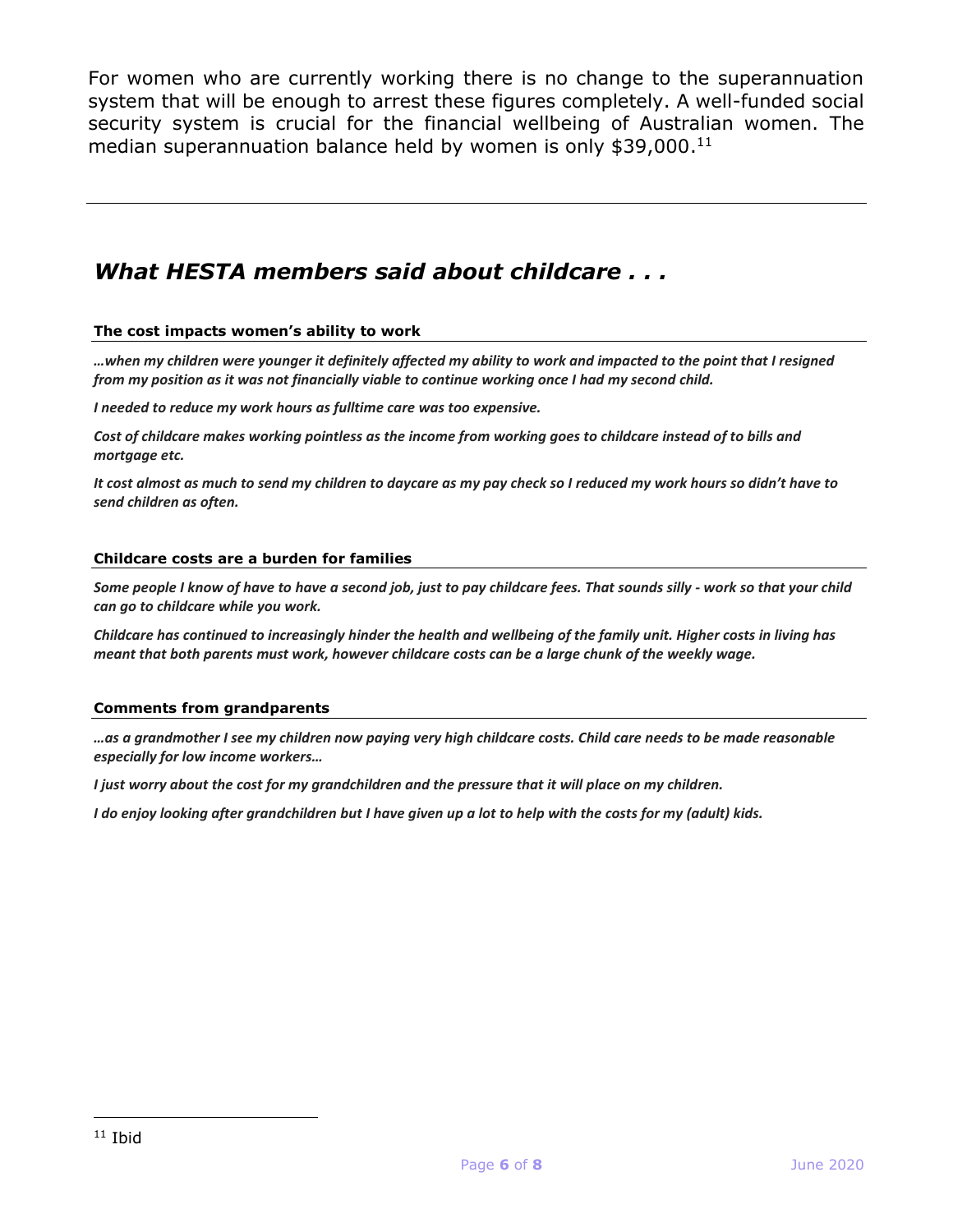# 100 HESTA members

## **Gender**

Like the health and community services workforce in general, HESTA members are predominantly women.



## **Working** and retired

Most of our members are still working. That's because the superannuation system (which only began in the early 1990s) is still maturing, and few of our members have retired yet.



## Age

HESTA members fall into all stages of work life: younger workers just starting out, mid-career workers, and older and retired workers.



## Average annual salary (for working members) The average **HESTA** member makes over \$53,000 per

year. But our male members, on average, make about 20% more than our female

members.